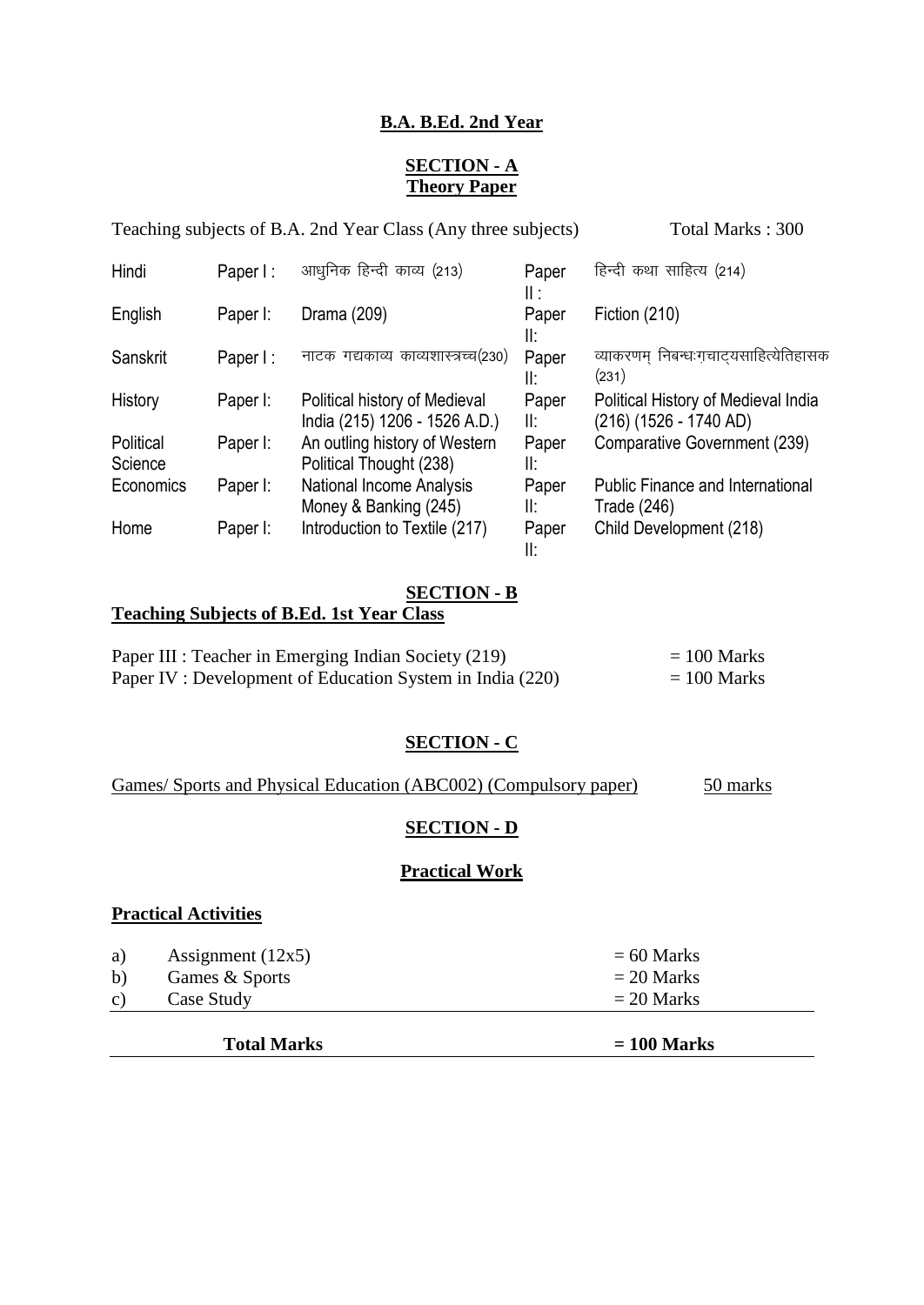#### बी0ए0बी0एड0 (द्वितीय वर्ष) हिन्दी साहित्य पाठ्यक्रम प्रथम प्रश्न पत्र आधुनिक हिन्दी काव्य

**निर्धारित कवि – मैथिलीशरण गुप्त** – साकेत का अष्टम सर्ग **जयशंकर प्रसाद**— बीती विभावर्रो जाग री, आंसू के प्रारम्भिक पांच छंदण अरूण यह मधुमय देश हमारा, पेशोला की प्रतिध्वनि ।  $\pi$ र्यकान्त त्रिपाठी निराला – सरोज स्मृति, भिक्षुक सुमित्रानन्दन पन्त – नौका विहार, बादल, अल्मोड़े का बसन्त, द्रुत झरो जगत के जीर्ण पत्र, मौन निमंत्रण। **महादेवी वर्मा** — मैं नीर भरी दुख की बदली, पंथ रहने दो अपरिचित, विरह का जल जात जीवन, यह मंदिर का दीप, चिर सजग आंखे उनीदी। रामधारी सिंह दिनकर – आलोक धन्वा, परम्परा, पाप, राजर्षि अभिनन्दन, विपथगा। **द्रुतपाठ** — श्रीधर पाठक, माखनलाल चतुर्वेदी, बालकृष्ण शर्मा 'नवीन' सुभद्रा कुमारी चौहान। प्रथम प्रश्न पत्र- $\langle \sigma \rangle$  अनिवार्य दस वस्तुनिष्ठ /अतिलघुत्तरी प्रश्न। (प्रश्न पत्र के सम्पूर्ण पाठ्यक्रम से) ( $10x1=10$ ) (ख) अनिवार्य पांच लघुत्तरी प्रश्न (प्रश्न पत्र के द्रुत पाठ के पाठयकम से)  $(5x2=10)$ 

इकाई–1, मैथिलीशरण गुप्त, जयशंकर प्रसाद तथा सूर्यकान्त त्रिपाठी निराला के निर्धारित काव्यांशो से सम्बन्धित व्याख्या $(2x4=8)$ इकाई—2, सुमित्रानन्दन पन्त, महादेवी शर्मा तथा रामधारी सिंह दिनकर के निर्धारित काव्यांशो से सम्बन्धित व्याख्या $(2x4=8)$ इकाई–3, मैथिलीशरण गुप्त, जयशंकर प्रसाद तथा सूर्यकान्त त्रिपाठी निराला पर आधारित आलोचनात्मक प्रश्न $(7x1=7)$ इकाई—4, सुमित्रानन्दन पन्त, महादेवी शर्मा तथा रामधारी सिंह दिनकर पर आधारित आलोचनात्मक प्रश्न ।  $(7x1=7)$ 

#### सन्दर्भ/सहायक पुस्तकें- प्राचीन एवं मध्यकालीन काव्य

1. आधुनिक कवियों की काव्य साधना – राजेन्द्र सिंह और गौड़ –श्रीराम मेहरा एण्ड संस, आगरा 2. हिन्दी के आधुनिक प्रतिनिधि कवि – द्वारिका प्रसादसक्सेना – विनोद पुस्तक मंदिर, आगरा 3. आधुनिक हिन्दी काव्य के नवरत्न – रमेश चन्द्र शर्मा – सरस्वती प्रकाशन, कानपुर। 4. छायावादी कवियों की गीत दृष्टि – डॉ0 उपेन्द्र – युगवाणी प्रकाशन, कानपुर। 5. प्रसाद का काव्य – प्रेम शंकर 6. प्रसाद की कला – गुलाबराय 7. प्रसाद की कविता – भोलानाथ तिवारी, साहित्य भवन, इलाहाबाद 8. प्रसाद - रामरतन भटनागर 9. प्रसाद - नन्द दुलारे बाजपेयी  $10.$ पंत का काव्य – डा0 उपेन्द्र – हिमालय पॉकेट बुक्स, दिल्ली 11. पंत जी का नूतन काव्य दर्शन – डॉ0 विशम्बर उपाध्याय 12. सुमित्रा नन्दन पंत – डॉ. नगेन्द्र – नेशनल पब्लिशिंग हाउस, दिल्ली 13. पंत का काव्य – प्रेमलता बाफना 14. सुमित्रानन्दन - शची रानी गुर्टू

50 अंक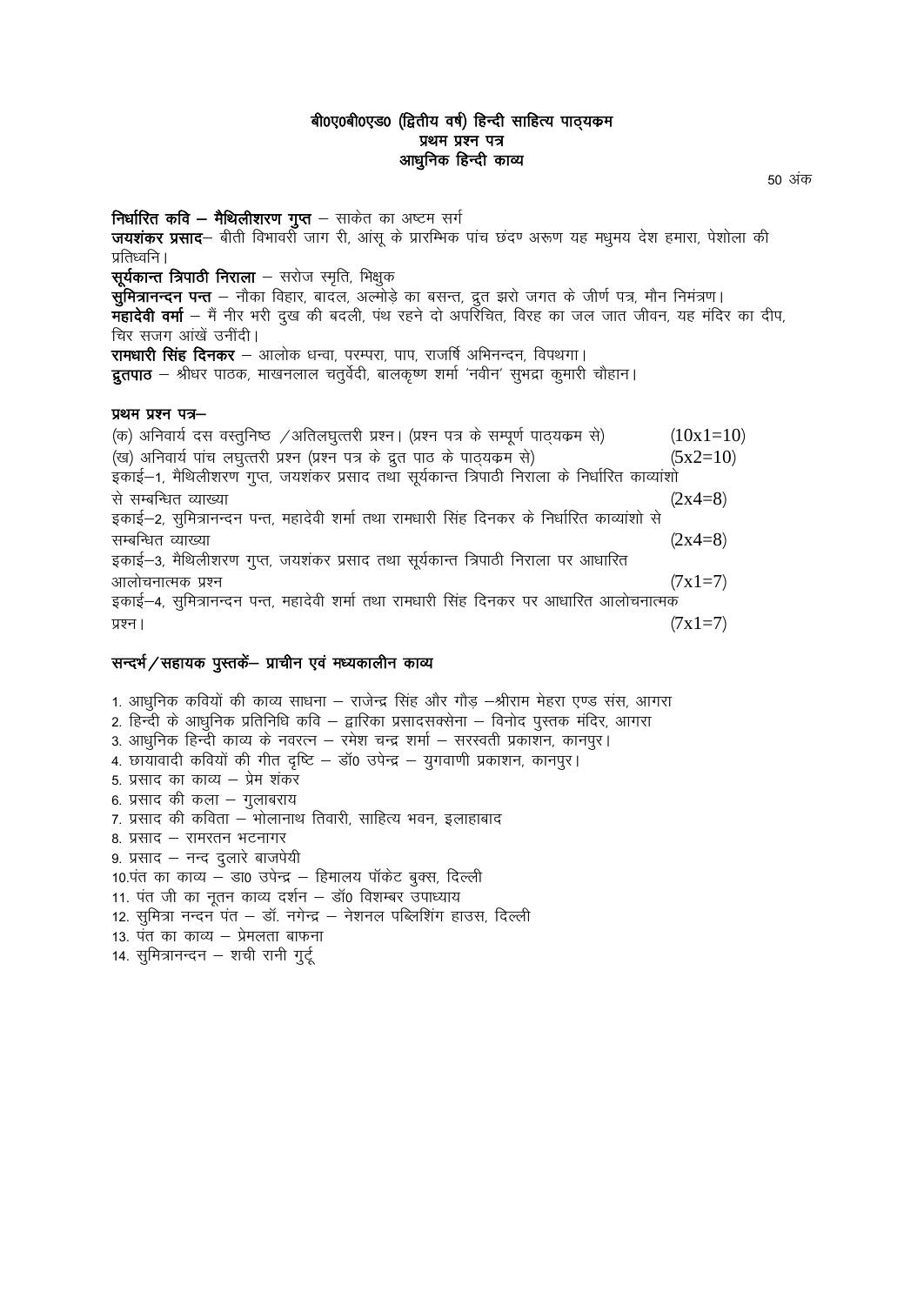#### बी0ए0बी0एड0 (द्वितीय) हिन्दी साहित्य पाठ्यकम द्वितीय प्रश्न पत्र हिन्दी कथा साहित्य

50 अंक

निर्धारित पाठ्यक्रम – (क) उपन्यास – चित्रलेखा (भगवती चरण वर्मा), रागदरबारी (श्रीलाल शुक्ल) ख, कहानी – कफन (प्रेमचन्द), गुण्डा (जयशंकर प्रसाद), यही सच है (मन्नू भण्डारी), चीफ की दावत (भीष्म साहनी), मारे गये गुलफाम उर्फ तीसरी कसम **(फणीश्वर नाथ रेणु)**, राजा निरवंसिया **(कमलेश्वर**) पिता (**ज्ञानरंजन)**, पचीस चौका डेढ़ सौ (**ओमप्रकाश वाल्मी**कि) द्रत पाठ - शैलेष मटियानी, अमरकांत, सेवाराम यात्री, मृद्ला गर्ग प्रथम प्रश्न<br>(क्र) अपियार्थ

| (क) अनिवार्य दस वस्तुनिष्ठ /अतिलघुत्तरी प्रश्न ।(प्रश्न पत्र के सम्पूर्ण पाठ्यक्रम से) | $(10x1=10)$ |
|----------------------------------------------------------------------------------------|-------------|
| (ख) अनिवार्य पांच लघुत्तरी प्रश्न (प्रश्न पत्र के द्रुत पाठ के पाठ्यक्रम से)           | $(5x2=10)$  |
| इकाई-1, उपन्यासों की निर्धारित व्याख्यों                                               | $(2x4=8)$   |
| इकाई–2, निर्धारित कहानियों से व्याख्यायें                                              | $(2x4=8)$   |
| इकाई–3, उपन्यासों पर निर्धारित आलोचनात्मक प्रश्न ।                                     | $(7x1=7)$   |
| इकाई-4, कहानियों पर आधारित आलोचनात्क प्रश्न                                            | $(7x1=7)$   |

#### सन्दर्भ/सहायक पुस्तकें- प्राचीन एवं मध्यकालीन काव्य

1. हिन्दी उपन्यास की प्रवृत्तियां – शशि भूषण सिंहल 2. हिन्दी उपन्यास पहचान एवं परख – इन्द्रनाथ मदान 3. आधुनिक हिन्दी उपन्यास – भीष्म साहनी 4. हिन्दी उपन्यास एवं यथार्थवाद – त्रिभवन सिंह – हिन्दी प्रचारक पस्तकालय, वाराणसी 5. उपन्यास कला के तत्व – श्री नारायण अग्निहोत्री, हिमालय पाकेट बुक्स, दिल्ली 6. उपन्यास और लोकजीवन – रेल्फ फाक्स पीपुल्स पब्लिशिंग हाउस, नई दिल्ली 12 7. उपन्यास – शिल्प और प्रवृत्तियां – डॉ. सूरेश सिन्हा 8. हिन्दी उपन्यास – डा0 सुषमा धवन 9. हिन्दी उपन्यास का उद्भव और विकास – डॉ0 प्रताप नारायण टण्डन 10. हिन्दी उपन्यासों में चारेत्र चित्रण का विकास – डा0 रणवीर राणा 11. कहानी कला : सिद्धान्त और विकास – डॉ0 सुरेश चन्द्र शुक्ल , हिमालय पॉकेट बुक्स, दिल्ली 12. आज की हिन्दी कहानी – डा0 धनन्जय, अभिव्यक्ति प्रकाशन, इलाहाबाद 13. कहानी का रचना विधन – डॉ0 जगन्नाथ प्रसाद शर्मा– हिन्दी प्रचारक पुस्तकालय, वाराणसी 14. नयी कहानी : परिवेश एवं परिप्रेक्ष्य – डा0 रामकली सराफ विश्वविद्यालय प्रकाशन, वाराणसी 15. कुछ हिन्दी कहानियां : कुछ विचार – विश्वनाथ त्रिपाठी– राजकमल, नई दिल्ली। 16. हिन्दी कहानी : प्रक्रिया और पाठ– सूरेन्द्र चौधरी, राधाकृष्ण दिल्ली 17. हिन्दी कहानियों की शिल्प विधि का विकास – लक्ष्मीनारायण लाल – साहित्य भवन. इलाहाबाद।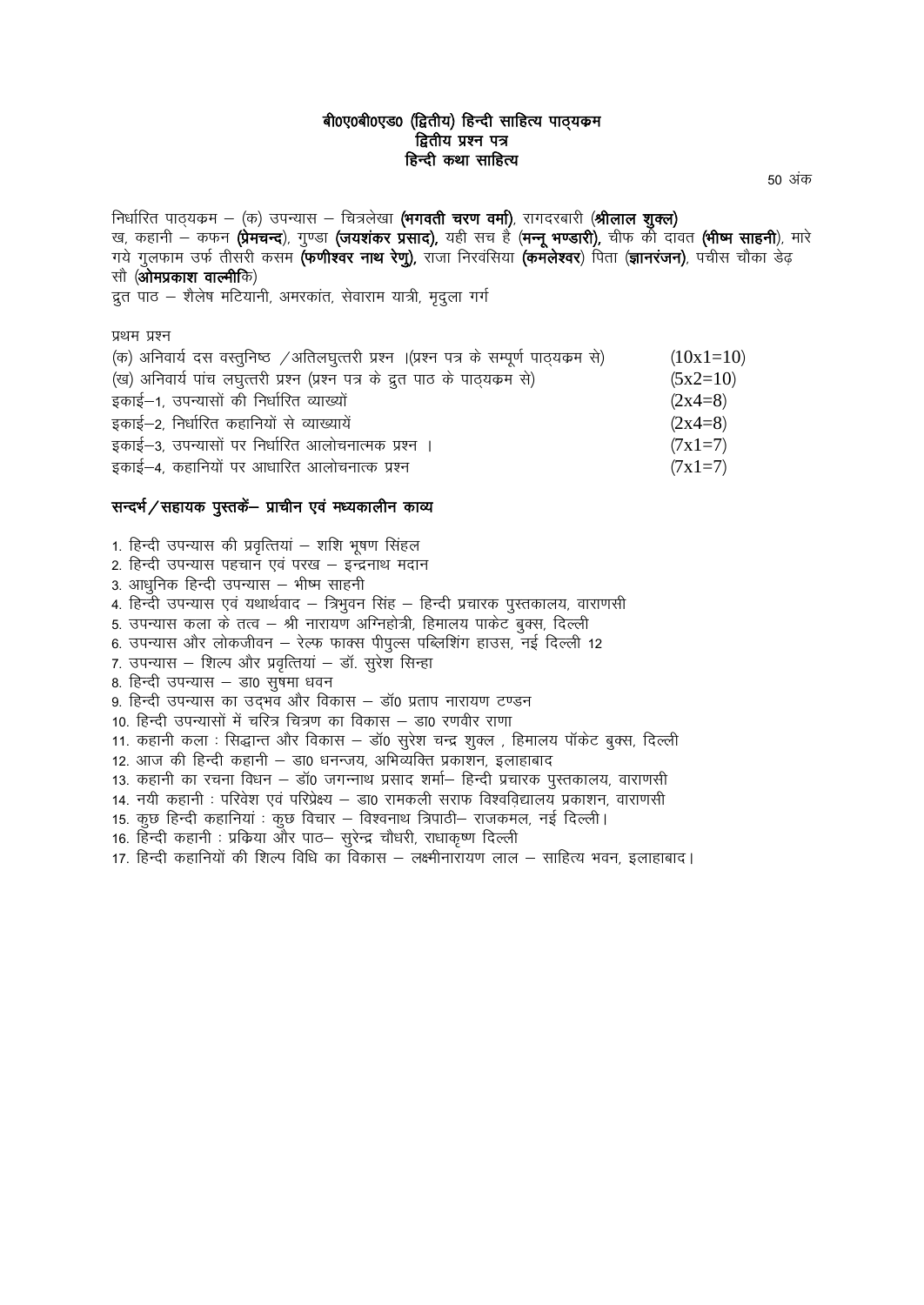## **B.A. B.Ed. 2nd year ENGLISH LITERATURE Paper-I (DRAMA)**

**Unit-I**

Development of Drama Elementsof Drama

## **Unit-II**

Tragedy Comedy Tragi - comedy Drama of Ideas Poetic Drama The Problem Play

**Unit –III**

Shakespeare - Othello

## **Unit-IV**

Congreve : The Way of the World

## **Unit-V**

G.B. Shaw : Candida

Q.N.1. [a] Five short answer questions based on the entire course

## 7.5 marks

| [b] Three passages for explanation                                                         | 7.5 marks        |
|--------------------------------------------------------------------------------------------|------------------|
| Q.N.2. Long answer questions on any two of the prescribed<br>3 <sup>1</sup><br>playwrights | $10+10=20$ marks |
| Q.N.4. Five short questions on development, elements and                                   |                  |
| forms of Drama                                                                             | 5 marks          |
| Q.N.5. Two analytical questions of 250 words each on the plays                             |                  |
| prescribed                                                                                 | $5+5=10$ marks   |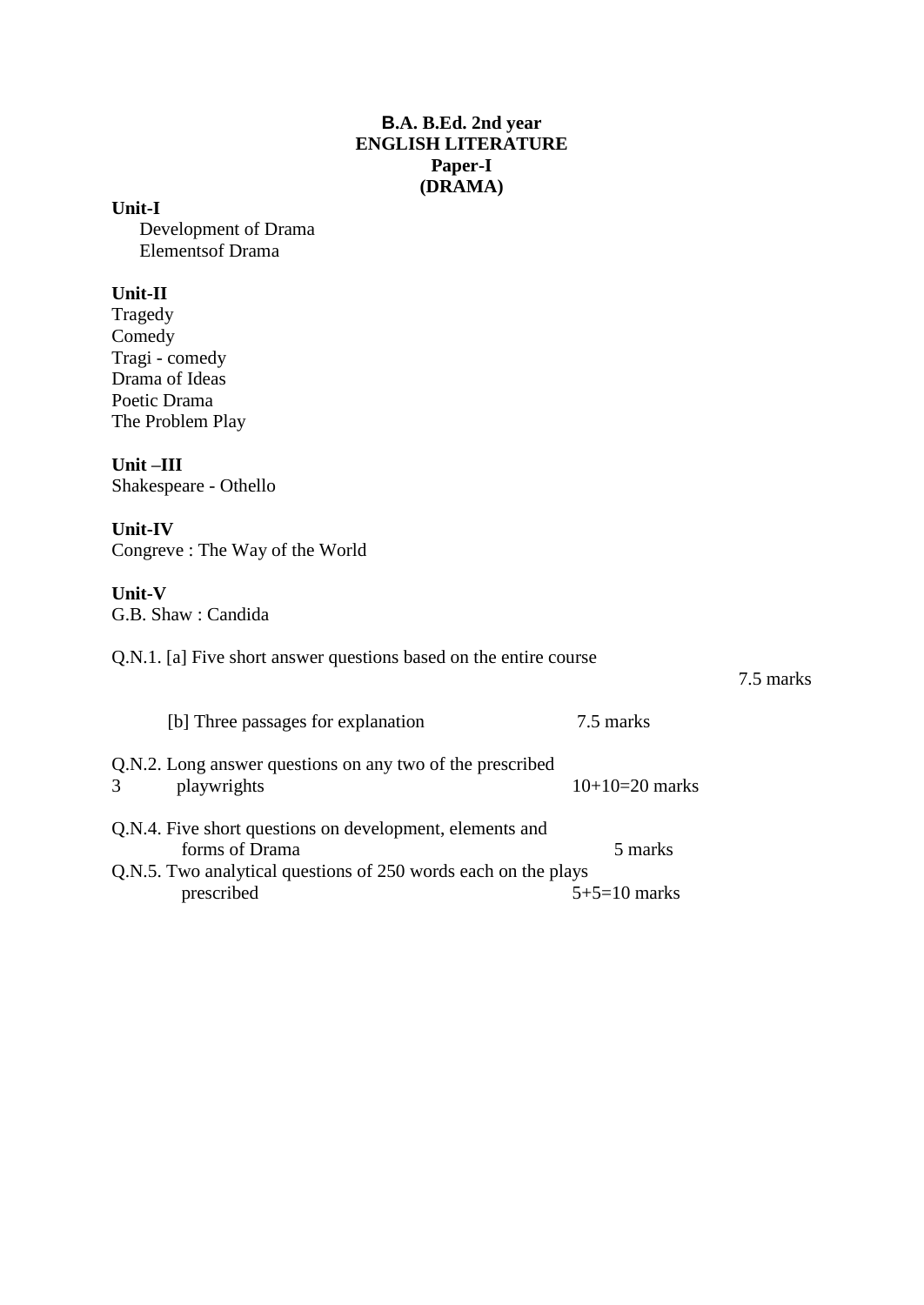# **B.A. B.Ed. 2nd year ENGLISH LITERATURE PAPER-II (FICTION)**

## **Unit-I**

**History of Novel**  Elements of Novel [Plot, characterization, Narrative Technique and Structure ] Elements of Short Story

## **Unit-II**

Picaresque Novel, Historical Novel, Gothic Novel Epistolary Novel, Regional Novel, Detective Novel Science Fiction, Space Fiction

| <b>Unit-III</b> |             |
|-----------------|-------------|
|                 | Jane Austen |

Pride and Prejudice

**Unit-IV**

Charles Dickens David Copperfield

**Unit-V**

Thomas Hardy The Return of the Native

Q.N.1. Five short answer questions based on the entire course

10 marks

Q.N.2-4. Three Long answer questions on prescribed noverls and novelists  $10+10+10=30$  marks

Q.N.5. Two questions one on Unit I and one on Unit II

10 marks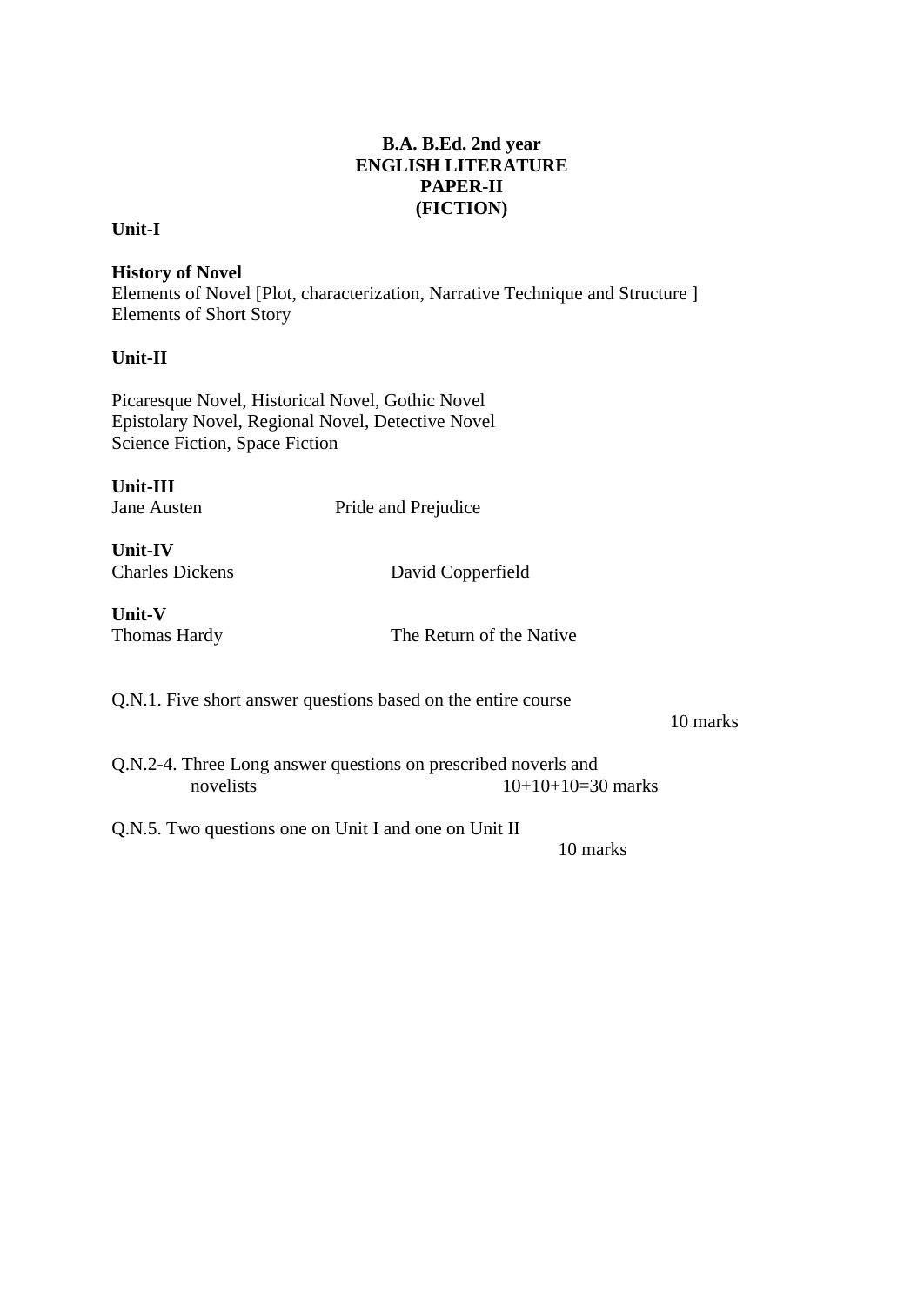# **SANSKRIT**

# **B.A. B.ED. - IInd YEAR**

| प्रथमप्रश्नपत्राम | नाटकं गद्यकाव्य काव्यशास्त्राच्च                                                     |
|-------------------|--------------------------------------------------------------------------------------|
| प्रथमो वर्गः      | अभिज्ञनशाकुन्तलम्–मूलपाठस्य व्याख्यात्मकमध्ययनम् (चतुर्थाडक–पर्यन्तम्)               |
| द्वितीये वर्गः    | शुकनासोपदेशः व्याख्यात्मकमध्ययनम्                                                    |
| तृतीया वर्गः      | उभयोर्ग्रन्थयोः समीक्षत्मकप्रश्नाः सूक्तिव्याख्या च                                  |
| चतुर्थो वर्गः     | साहित्यदर्पणः – आचार्यः विश्वनाथः अलङ्काराः –अनुप्रासः, यमकः, श्लेषः, उपमाः, रूपकम्, |
|                   | उत्प्रेक्षा, सन्देहः, भ्रान्तिमान्, विभावना, विशेषोक्तिश्च                           |

# **SANSKRIT**

# **B.A. B.ED. - IInd YEAR**

|                | fिद्वतीयप्रश्नपत्राम व्याकरणम् निबन्ध गद्यनाट् <b>यसाहित्येतिहासः</b>                  |
|----------------|----------------------------------------------------------------------------------------|
| प्रथमो वर्गः   | लघुसिद्धान्तकौमुदी–अजन्तप्रकरणम् (116 से 169 सूत्रा तक) (सूत्राव्याख्या)               |
| द्वितीये वर्गः | (116 से 169 सूत्रा तक) लघुसिद्धान्तकौमुदी-अजन्तप्रकरणम् (रूपसिद्धिः सच्ज्ञापरिचयश्च)   |
|                | (युष्मद्, सस्मद्, तद्)                                                                 |
| तृतीया वर्गः   | संस्कृतभाषया निबन्धलेखनम्                                                              |
| चतुर्थो वर्गः  | नाटयसाहित्येतिहासः भासस्य<br>नाटकानि, अभिज्ञानशाकुन्तलम्, मालविकाग्निमित्राम्,         |
|                | विक्रमोर्वशीयम, मुद्राराक्षसम्, मृच्छकटिकम, मालतीमाधवम्, महावीरचरितच्च–प्रसन्नतरघवम् , |
|                | परिचयः कर्तव्वम्।                                                                      |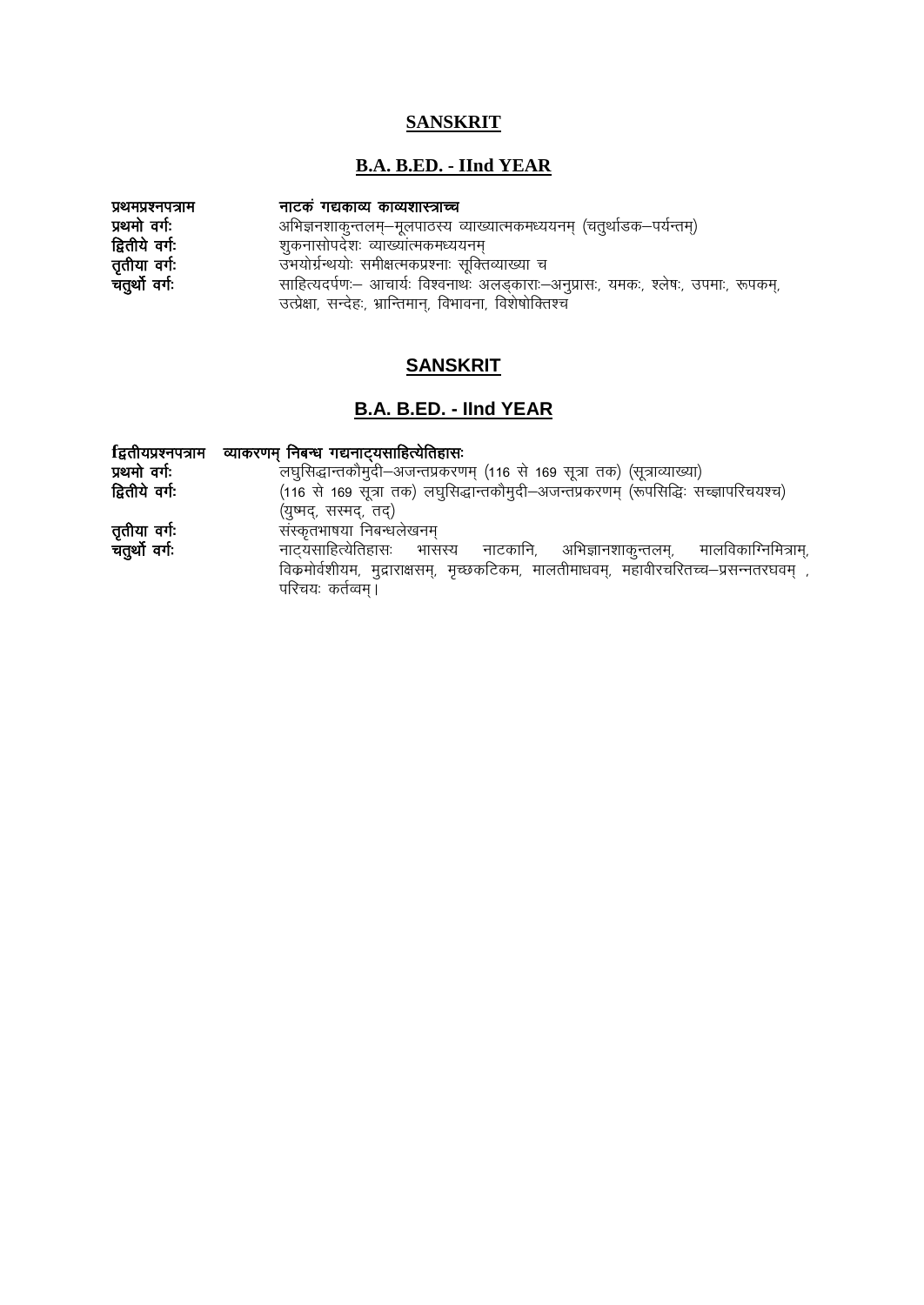### **HISTORY B.A. B.Ed. PART – II Paper I : Political History of Medieval India 1206 – 1526 A.D.**

## UNIT-1: 1. Significant source material of medieval India : Archaeological literary and historical

- 2. Historiography Different Approaches
- 3. Rise of Turks, causes of Success of Arab invasion and its impact.

#### UNIT-2: Slave Dynasty:

- 1. **Aibak** Early career, achievements as a commander, difficulties, an assessment.
- 2. **Iltutmish** Early life, problems, achievements, an estimate, the successors and the rule of forty.
- 3. **Razia** Her state policy, causes of her downfall, an assessment.
- 4. **Balban** Early life and accession, his problems, theory of kingship, achievements, an estimate.
- 5. Causes of downfall of slave dynasty.

#### **6. Khaliji Dynasty:**

**JalaluddinFirozShahKhaliji** – Early life and career, significant events of his reign, foreign policy, estimate.

**Alauddin Khaliji** – Early career and accession, difficulties, theory of kingship, Hindu policy, Domestic policy, revolts and its remedies, Administrative system, Price control and Marketregulations, foreign policy, southern conquest, mongol invasion and its effects, an assessment.

#### UNIT-3: Tughlaq Dynasty :

- 1. **Ghiasuddin Tughlaq** Domestic policy, foreign policy, death of Ghiasuddin.
- 2. **Mohammad-bin-Tughlaq** Domestic policy schemes of Mohd. Tughlaq, Revenue reforms, Administrative reforms, foreign policy, Deccan policy, revolts, significance of his reign.
- **3. Firoz Shah Tughlaq** Early life, accession, was Firoz an usurper?. Domestic policy, foreign policy, Administrative reforms, an estimate. Invasion of Timur , causes and its effects. Causes of downfall of Tughlaq dynasty.
- **4. Lodhi Dynasty :**

**Bahlol Lodh**i – Accession, main events of reign, character, assessment.

**Sikander Lodhi** – Main events of his life, foreign policy.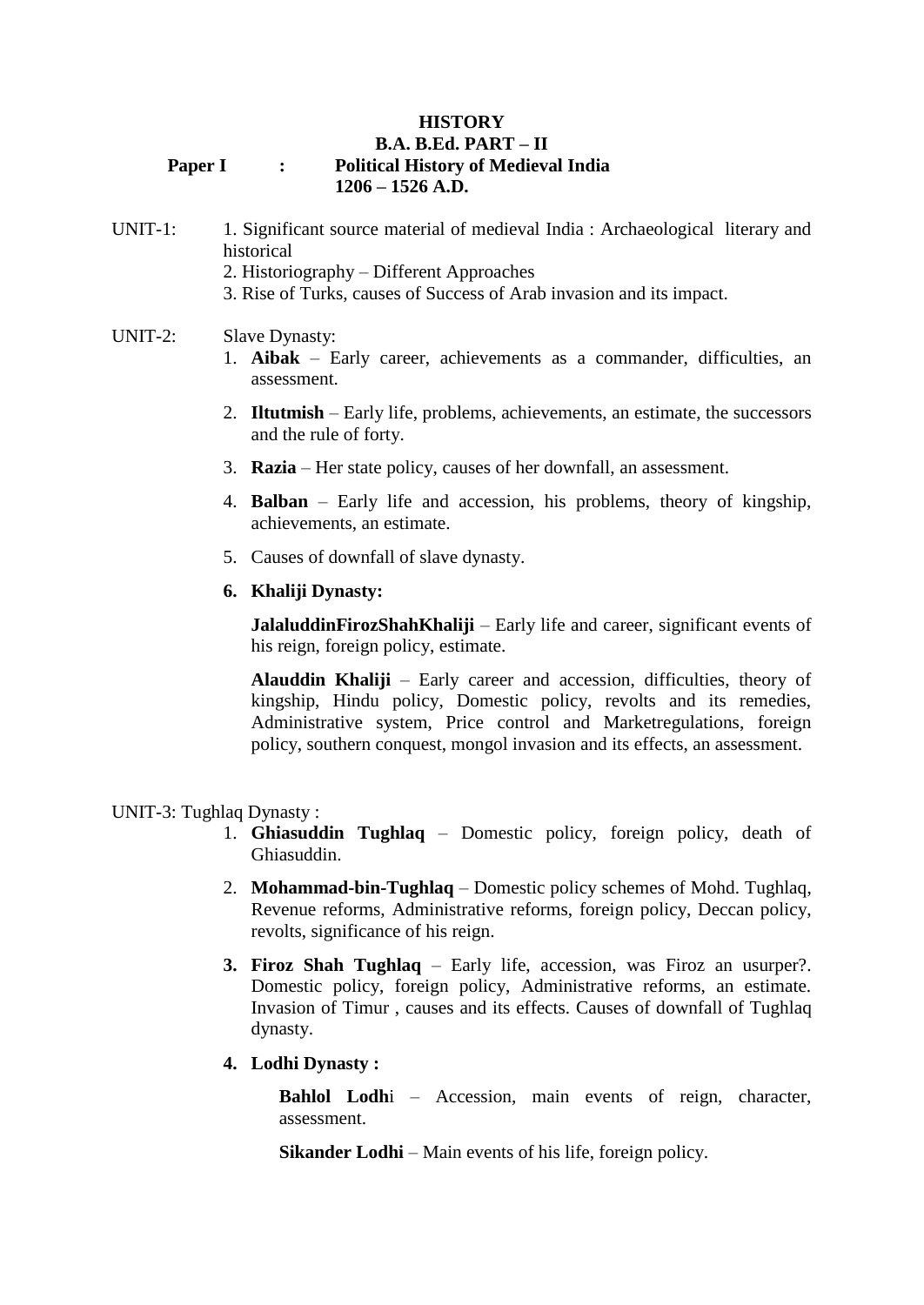**Ibrahim Lodhi** – Domestic policy, foreign policy, causes of failure, an estimate.

UNIT-4 :

- 1. Nature of state, different theories of kingship.
- 2. Causes of downfall of Delhi Sultanate.
- 3. Central and provincial administration, army organization.
- 4. Development of literate and architecture.

#### **Books Recommended**

 $(1)$  दिल्ली सल्तनत - ए0एल0 श्रीवास्तव

Delhi Sultanate – A.L. Srivastava

 $(2)$  दिल्ली सल्तनत - एल0 पी0 शर्मा

Delhi Sultanate – L.P. Sharma

 $(3)$  पूर्व मध्यकालीन भारत - ए0बी0 पाण्डेय

Early Medieval India – A.B. Pandey

- (4) Foundation of Muslim Rule in India A.B.M. Habibullah
- (5) Medieval India History Ishwari Prasad
- (6) History of Qaraunah Truks in India Ishwari Prasad
- (7) Growth of Khalji imperialism Ishwari Prasad
- (8) Alauddin's Market Regulation B.P.Saxena
- (9) Chronology of Mohd. Tughlaq N.H. Rizvi
- (10) Firoz Shah Tughlaq N.H. Rizvi
- (11) Sikandar Lodhi as a founder A. Halim
- (12) The Administration of Sultanate of Delhi I.H. Quraishi
- (13) Some Aspects of Muslim Administration R.P.Tripathi
- $(14)$  खिलजी वंश का इतिहास के0एस0 लाल
- $(15)$  दिल्ली सल्तनत के0ए0 निजामी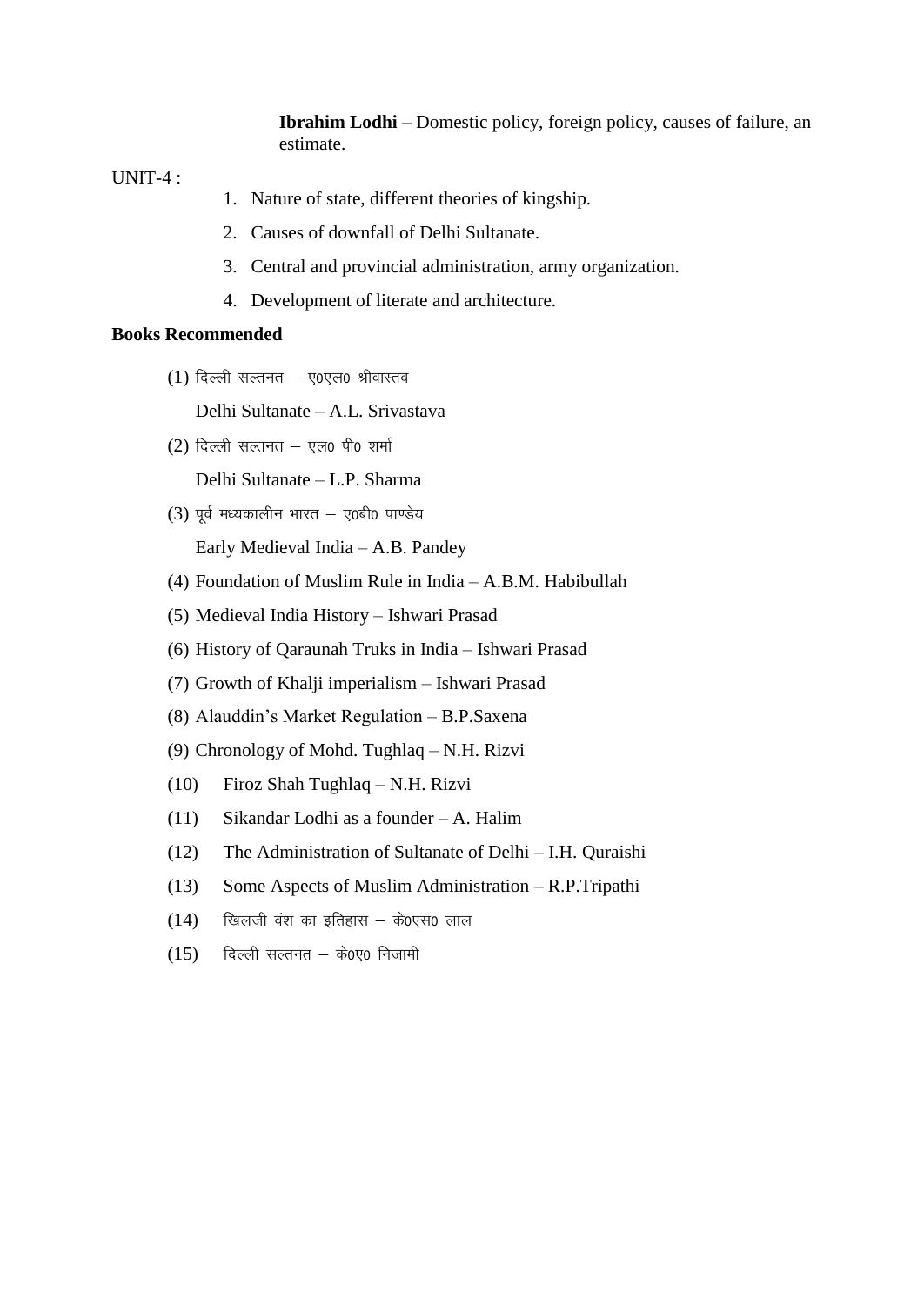#### **HISTORY B.A. B.Ed. PART – II Paper II : Political History of Medieval India 1526 – 1740 A.D.**

#### UNIT-1 : **Sources –**

- 1. Archaelogical, literay and historical works.
- 2. Historiograohy different apptoaches.
- 3. North India Political scene.

## UNIT-2 : **Babur –**

- 1. Invasion, conquests, personality.
- 2. Humayun Struggle, exile, restoration.
- 3. Shershah Suri Civil, military and revenue administration achievements.

#### **Akbar –**

- 1. Conquests, Rajput policy, religious policy.
- 2. Deccan policy, revolts, consolidation of empire.
- 3. Revenue administration, mansubdari system, estimate of Akbar.

#### UNIT-3 : **Jahangir –**

Accession, twelve ordinances, revolts, influence of Nurjahan, Deccan policy, character of Nurjahan, Estimate of Jahangir.

#### **Shahjahan –**

Accession, early revolts, N.W.F. policy, Deccan policy, Central Asian policy, War of succession.

#### **Aurangzeb –**

Early career, military exploits, religious policy, Deccan policy, Rajput policy, Revolts and reaction, Causes of failure of Aurangzeb character and personality.

## UNIT-4 : **Rise of Maratha Power under Shivaji, relations with Mughals, Sambhaji, Rajaram.**

- 1. Later Mughals and emergence of new states Awadh and Haiderabad.
- 2. Invasion of Nadirshah and Ahmad Shah Abdali.
- 3. Causes of downfall of Mughal Empire.

**Administration**-Central, provincial, military, administration, revenue administration.

- 1. Law and justice.
- 2. Development of education and literature.
- 3. Architecture, painting.

#### **Books Recommended**

- $(1)$  मगल कालीन भारत ए0एल0 श्रीवास्तव
- (2) Mughal Empire in India S.R. Sharma
- $(3)$  उत्तर मध्यकालीन भारत ए0बी0 पाण्डेय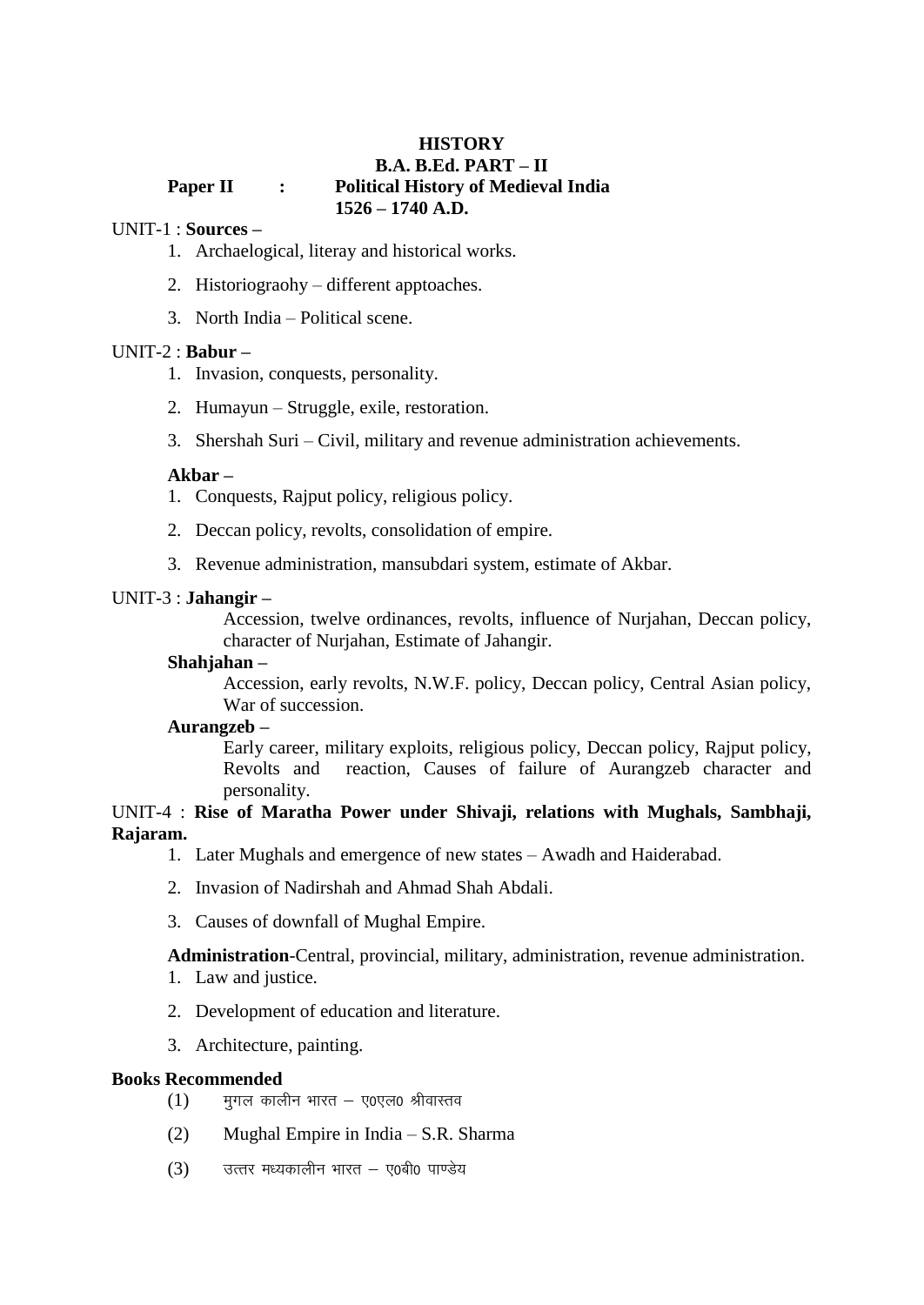Later Medieval India – A.B. Pandey

- $(4)$  मुगल साम्राज्य का उत्थान और पतन आर0 पी0 त्रिपाठी Rise and fall of Mughal Empire – R.P. Tripathi
- (5) Shershah and his times K.R.Kanoongo
- (6) Humayun Badshah S.K. Banerji
- (7) Akbar the Great Mughal V.A. Smith
- $(8)$  अकबर महान भाग  $-$  1, 2 और 3  $-$  ए0एल0 श्रीवास्तव Akbar the Great Vol, I, II & III – A.L. Srivastava
- $(9)$  जहांगीर बेनी प्रसाद
- $(10)$  शाहजहां बनारसी प्रसाद सक्सेना
- $(11)$  औरंगजेब जदुनाथ सरकार
- $(12)$  शिवाजी जी0एस0 सरदेवाई
- $(13)$  मध्यकालीन भारत डा0 के0सी0 जैन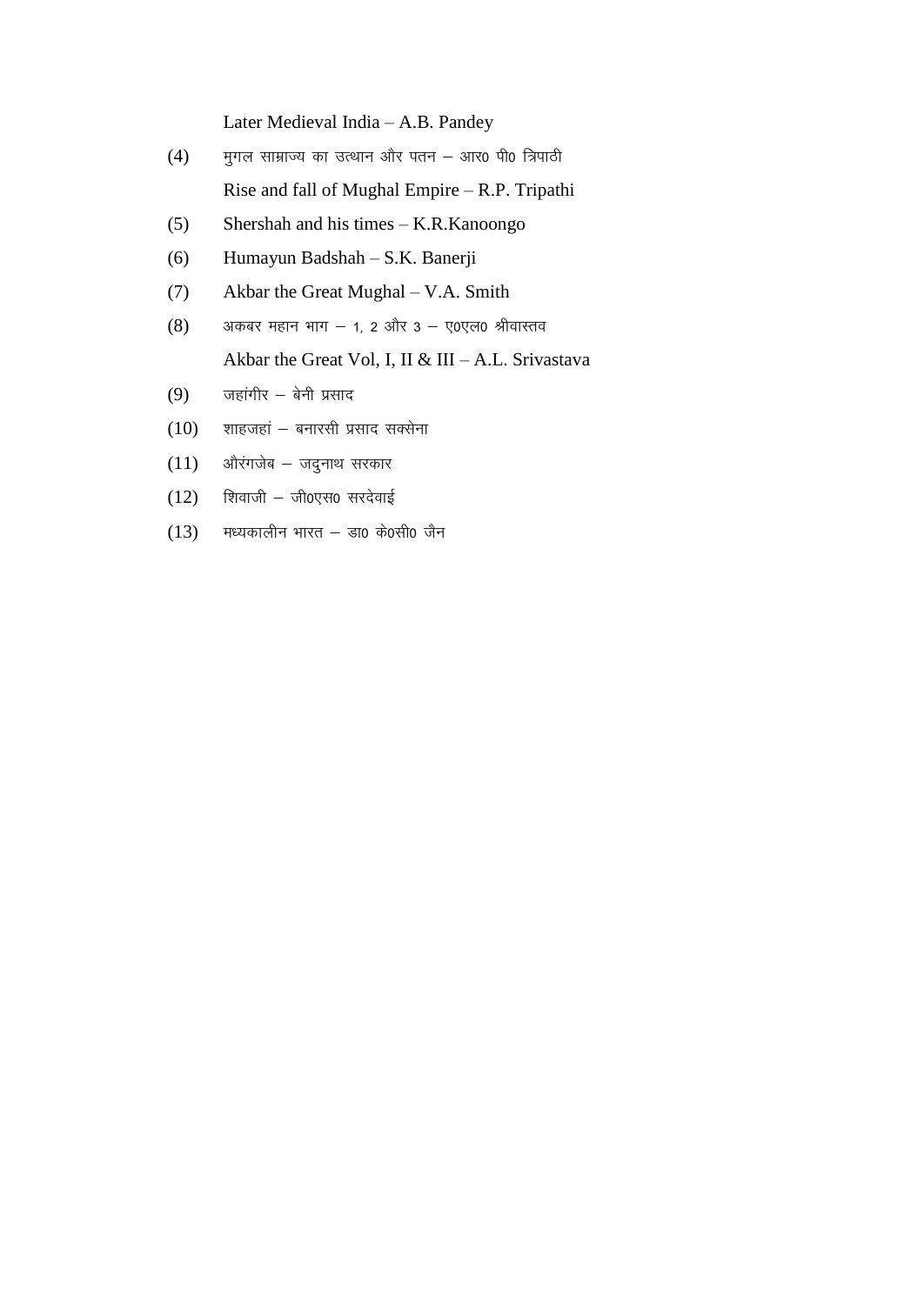# **B.A. B.Ed. Political Science B.A. B.Ed. II**

# **Paper I**

## **AN OUTLINE HISTORY OF WESTERN POLITICAL THOUGHT**

#### **Unit I**

Plato; Aristotle; Cicero.

## **Unit II**

Main characteristics of Medieval Political Thought and the Church-State controversy; St. Thomas Aquinas; Machiavelli; Jean Bodin.

### **Unit III**

Thomas Hobbes; John Locke; J.J. Rousseau; Jeremy Bentham; J.S. Mill.

#### **Unit IV**

Herbert Spencer; Karl Marx; T.H. Green; H.J. Laski.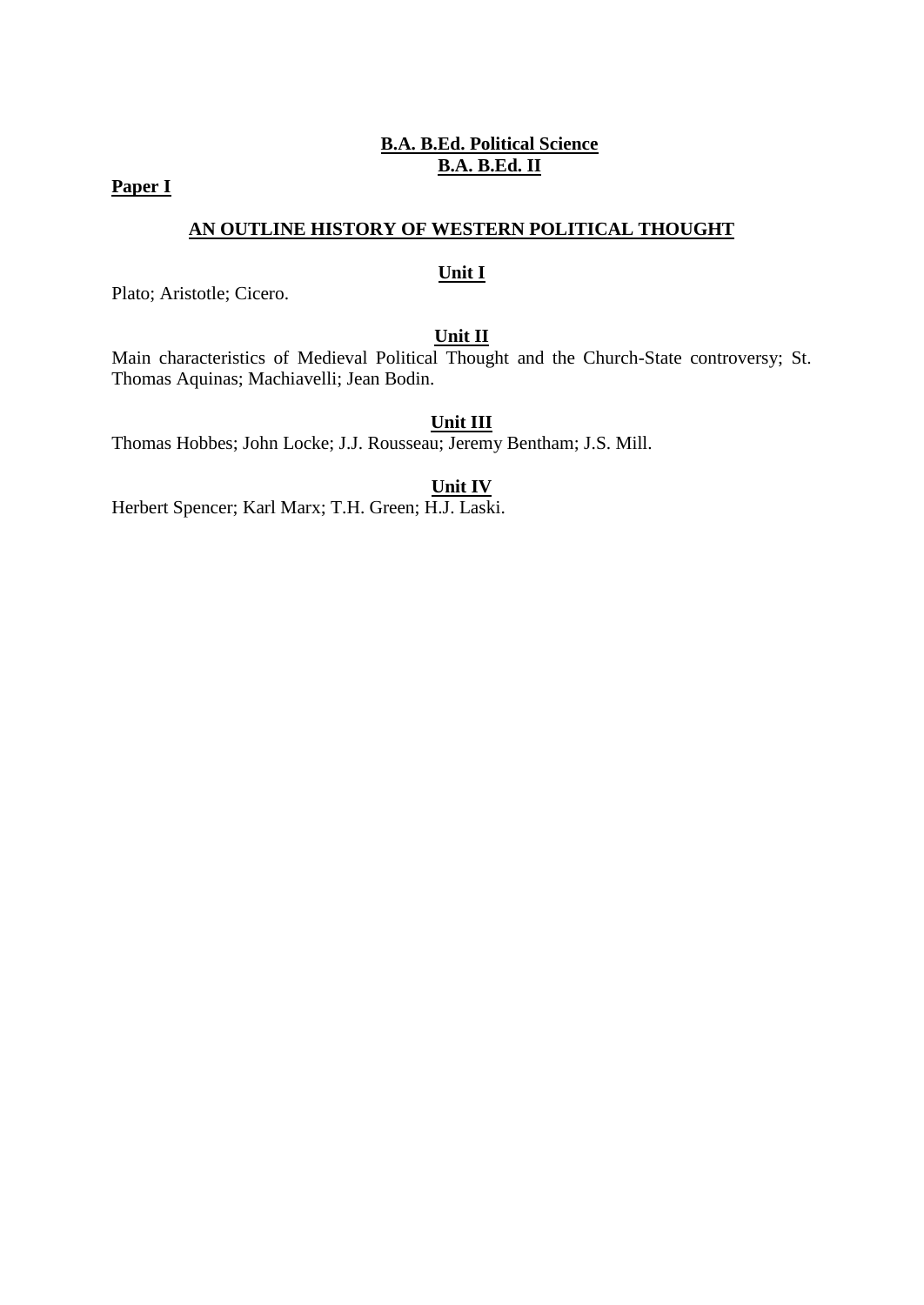# **B.A. B.Ed. Political Science B.A. B.Ed. II**

#### **Paper II**

### **COMAPARATIVE GOVERNMENT**

#### **Unit I**

#### **United Kingdom:**

General Features; Constitutional Conventions; The Crown; Parliament; Cabinet System; The Rule of Law; The Party System.

#### **Unit II**

## **U.S.A.**

General Features; Federalism; President; Congress; Federal Judiciary; Method of Amendment of Constitution; Party System.

#### **Unit III**

### **Switzerland:**

Main Features; Federal Executive; Federal Legislature; Judicial System; Devices of Direct Democracy; Method of Amendment in the Constitution.

## **Unit IV**

#### **France:**

Making of the Constitution if the Fifth Republic and its characteristics; The President and the Government; The National Assembly and the Senate; The Judicial System and Administrative Law; The Party System.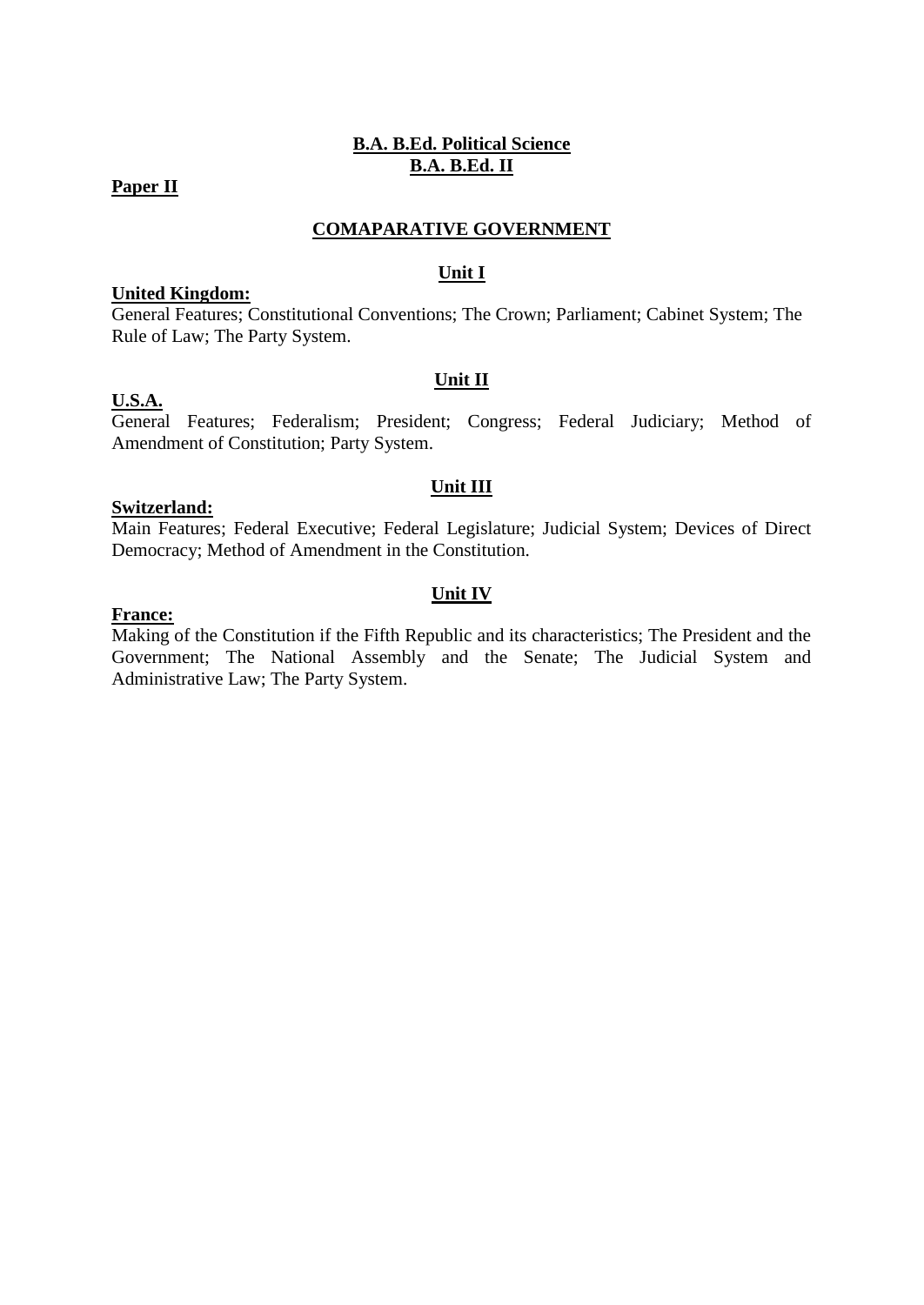### **Economics B.A. B.Ed. Part-II**

# **Paper Ist** -

#### **National Income Analysis Money & Banking**

## **Unit I**

**National Income Analysis:** Concept and methods of measurement; Circular flow of product and income. Government and foreign sectors in national income accounts. Determination of National income under classical and Keynesian system. Monatory theories of trade cycle.

#### **Unit – II**

**Value of Money**: Fisher and Cambridge approaches. Income-expenditure approach. Keynes quantity theory.

**Prices:** inflation, deflation, Monetary approach. Keynesian approach. Non-monetary theories of inflation. A brief discussion of relationship between inflation and unemployment (Philips curve and modified Philip's curve), Okun's law and concept of stagflation.

#### **Unit III**

**Banking:** Types and function. Structure and management, assets and liabilities, creation of money. Commercial Bankings: Principles and Practices.

Central Banking: Instrument of monetary control and other functions of Central Banks. Indian Monetary Market: Structure, concept and sources of change in money supply. Reserve Bank of India, regulatory and promotional functions.

#### **Unit - IV**

**Foreign Exchange:** Concept, demand and supply of foreign exchange, external value of moey-gold standard, exchange rate determination, purchasing power parity, theory, International monetary institution-IMF and IBRD. Exchange Control, Objectives and Methods.

#### **Books Recommendation:**

- 1. Manihara, K.K. Monetary Theory
- 2. Crowther, G. An Outline of Money
- 3. Halm, G.N. Monetary Theory / Mudra Siddhant (in Hindi)
- 4. Makinen, Gale Money; The Price Level and Interest Rate
- 5. Dilard, D. Keynes Ka Arthashatra
- 6. Ghosh, Alak Indian Economy
- 7. Rudra Dutt & Sudaram Indian Economy
- 8. Samuelson, P.A. Economics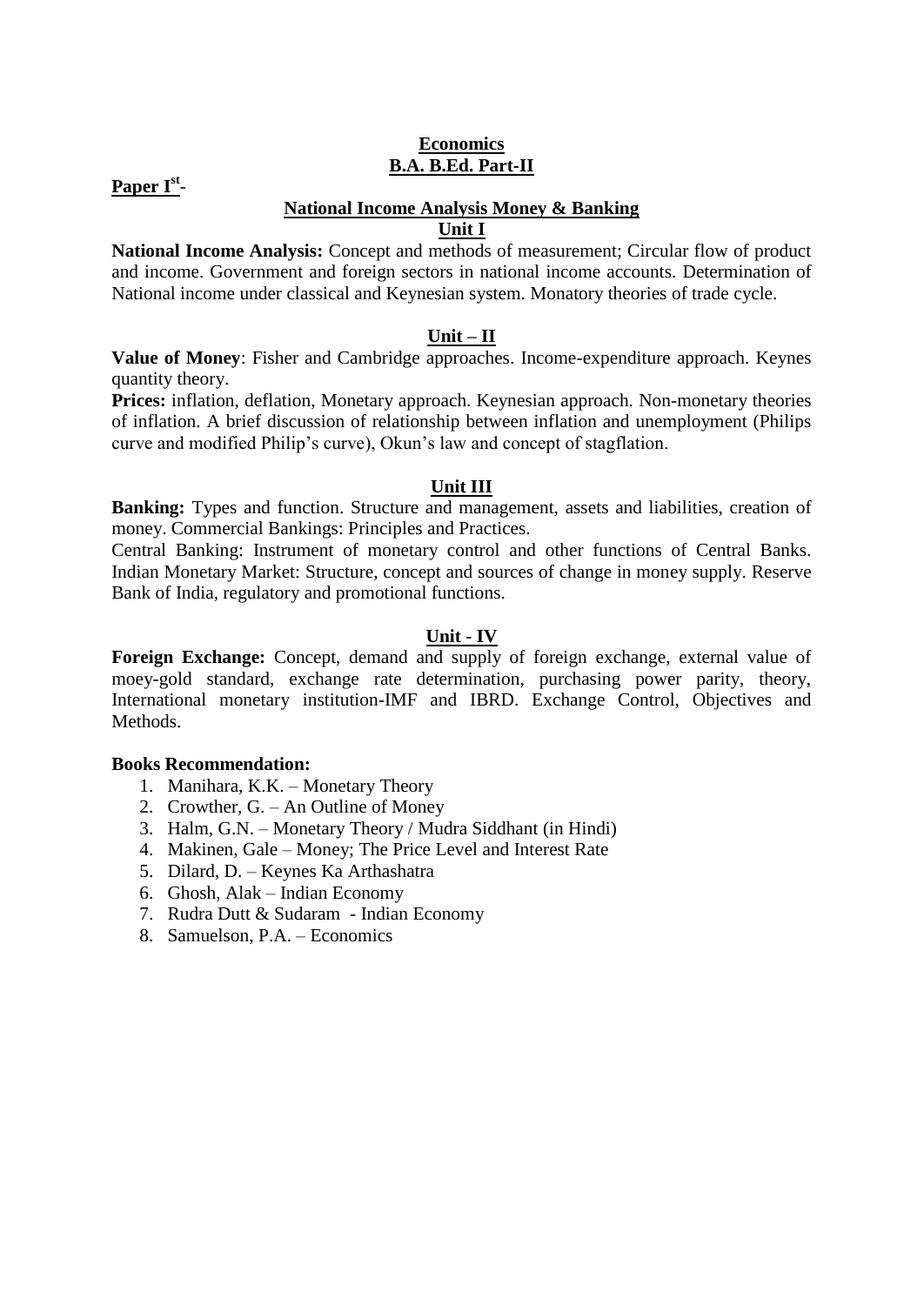### **Economics B.A. B.Ed. Part-II**

# **Paper IInd** -

#### **Public Finance and International Trade**

**Unit – I**

Private and Public Goods, Principle of maximum social advantage.

Government Budget: Preparation and classification, Souces of Public Revenue, Taxation Satisfaction of Public wants, the benefit approach, the ability to pay approach, incidence and effects of taxation.

#### **Unit – II**

Public Expenditure: Wagner's law, Wiseman-Peacock hypothesis, the critical limit hypothesis.

Classification of Public Expenditure: Effects of public expenditure on production and distribution.

Public Debt: Classification, effects, burden, repayment and management.

#### **Unit – III**

Fiscal Policy: Stability and Economic growth.

Indian Public Finance: Sources of income – Central, State, Indian Tax System, Public expenditure in India, Indian Federal Finance.

#### **Unit – IV**

International Trade: Theory of comparative cost. Refinements-Opportunity cost. Reciprocal demand analysis.

Terms of Trade: Concepts and measurement. Free trade and production. Tariff and non-tariff methods.

The balance of payments: Equilibrium and disequilibrium. Foreign trade of India and trade policy.

### **Books recommended:**

- 1. H. Dalton Public Finance
- 2. H.L. Bhatia Public Finance
- 3. Alen and Brownley Public Finance
- 4. Samuelson, P.A. Economics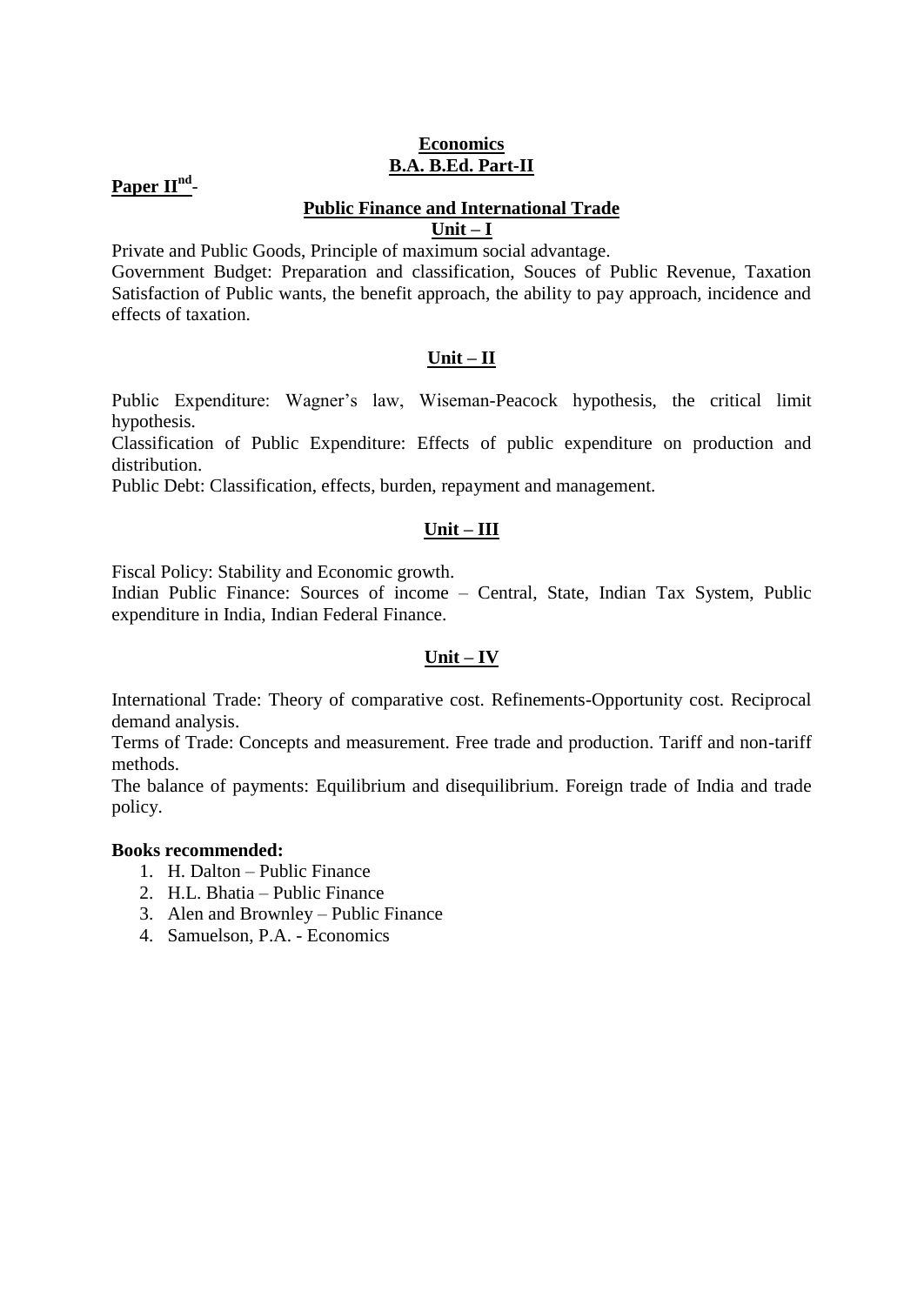# **B.A. B.Ed. PART-II HOME SCIENCE**

# **Paper I :**

# **INTRODUCTION TO TEXTILES**

# **Code No. A-217 M.Marks : 50**

**Objectives** : This paper imparts knowledge -

- To make students acquainted with different types of fibres.
- To learn and understand different types of yarns, their construction and basic weaves.
- About basic finishes applied on fabrics.
- To develop the skills in different techniques of printing and dyeing.
- To deveop the awareness of selecting, caring and storage of fabrics.

# **Unit I -- Introduction to Textiles**

- Characteristics , uses and Classification of textiles fibres.
- Importance, manufacturing process and properties (Physical and Chemical) of following fibres.
- Cotton, Linen
- Wool, Silk
- Rayon Nylon

# **Unit II -- Yarn and Weaves**

- Construction of varn
- Types of Yarn
- Basic Weaves

# **Unit III -- Finishes**

- Importance of Finishes
- **Basic finishes**  Bleaching , Seizing, Tentring, Calendaring, Mercerizing and **Sanforising**
- Functional finishes Resin finish, Crease resistance, and Water proofing, Stain and soil resistance.

# **Unit IV - Dyeing and Printing - Methods and Style**

- Block Printing, Stencil Printing
- Roller Printing, Screen Printing
- Batik, Tie and Dye

# **Unit V -- Selection of Fabrics**

- Buying
- Factors affecting selection of Fabric
- Use and Care of fabrics
- Storage of fabrics
- Consumer problems

# **REFERENCE BOOKS**

1. Introduction to textiles **intervalse and the Contract Contract Contract Contract Contract Contract Contract Contract Contract Contract Contract Contract Contract Contract Contract Contract Contract Contract Contract Con** 

- $2.$  aस्त्र विज्ञान एवं धूलाई कला यूनिवर्सिटी बुक हाउस, जयपुर
- 3. The four found of the four form of the form of the found value of  $\mathbf{a}$  is a set of  $\mathbf{a}$  and  $\mathbf{b}$  and  $\mathbf{b}$  and  $\mathbf{b}$  and  $\mathbf{c}$  and  $\mathbf{b}$  and  $\mathbf{c}$  and  $\mathbf{b}$  and  $\mathbf{c}$  and  $\mathbf{c}$  and (स्टार पब्लिकेशन्स, आगरा)

4. Grooming, Selection and care of clothes S. Pandit & E. Tanplag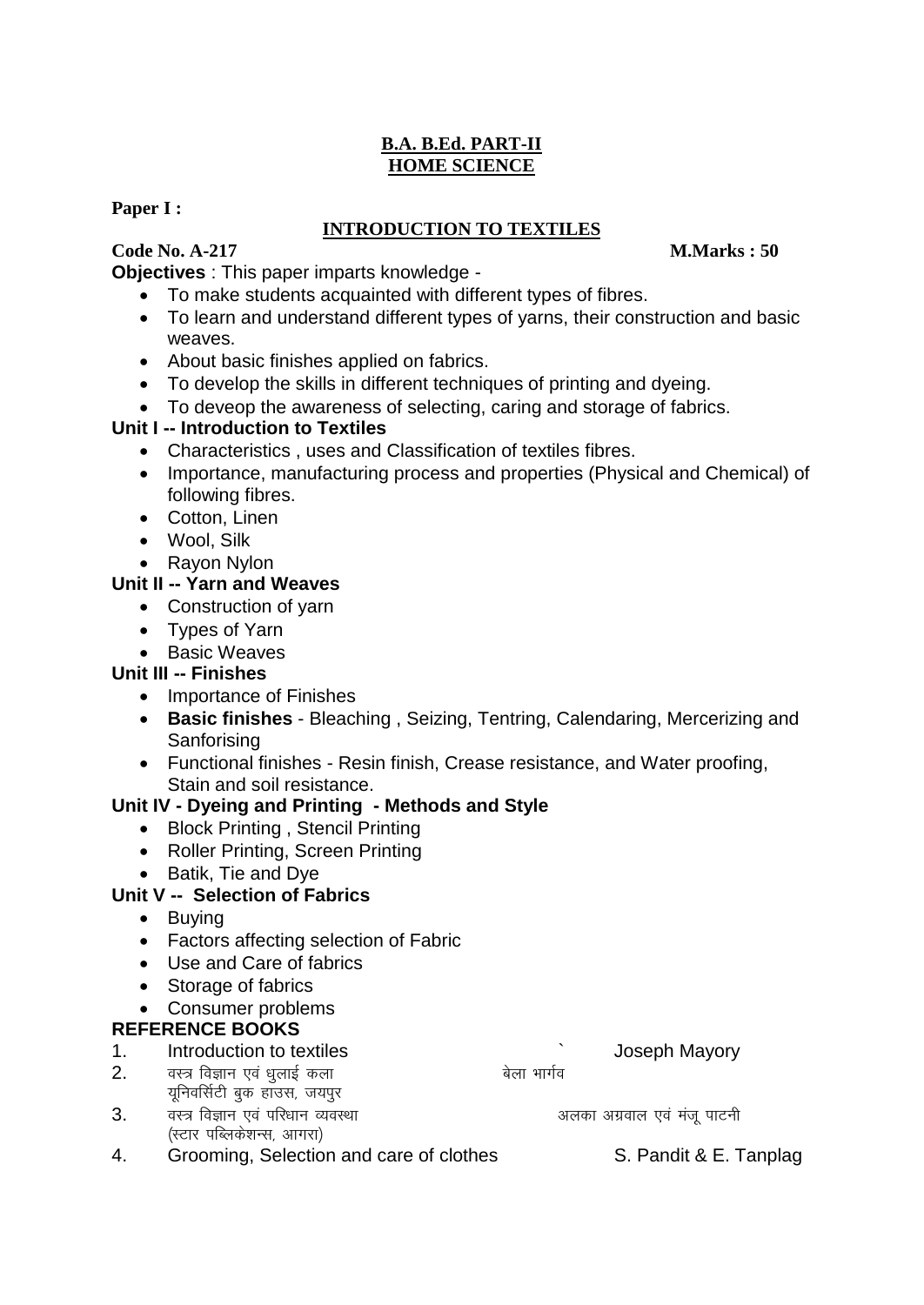# **B.A. B.Ed. PART-II HOME SCIENCE**

# **Paper II :**

# **CHILD DEVELOPMENT**

**Code No. A-218 M.Marks : 50**

**Objectives** : The course will enable the students -

- To understand the meaning and importance of child development.
- To understand different development tasks in children.
- To recognize the importance and role of play in child development.
- To understand the personality.
- To learn about different types of characteristics, problems and care of children

# **Unit I -- Introduction to Child development**

- Definitions and scope of child development
- Principles of Development
- Stages of development and developmental tasks of each stage.
- Factors affecting development.

# **Unit II -- Development with Characterstics from Birth to Adolescence**

- Physical Development
- Motor Development
- Emotional Development
- Language Development
- Social Development
- Mental Development

# **Unit III - Play and work**

- Types of Importance of Play
- Difference between Play and Work

# **Unit IV - Personality**

- Concept and Definitions
- Factors Affecting Personality Development

# **Unit V - Exceptional Children**

- Physically Challenged
- Mentally Challenged
- Problem Children
- Gifted Children
- Juvenile delinquents Meaning, Causes and preventive measures.

# **REFERENCE BOOKS**

- $1.$  and विकास एवं बाल मनोविज्ञान which we can construct a capacity of  $\overline{a}$  and  $\overline{b}$ (विनोद पुस्तक मंदिर, आगरा)
- $2.$  and विकास : बाल मनोविज्ञान  $\overline{\phantom{a}}$  and  $\overline{\phantom{a}}$  and  $\overline{\phantom{a}}$  and  $\overline{\phantom{a}}$  and  $\overline{\phantom{a}}$ (विनोद पुस्तक मंदिर, आगरा)
- 3. Child Psychology S.P. Chaube
- 4. Child Development **Hurlock E.B.**
- 5. Development Behaviour Cale R.F.
- 6. ,Mokal cky fodkl ¼LVksj ifCyds'kUl vkxjk½ Mk0 deys'k 'kekZ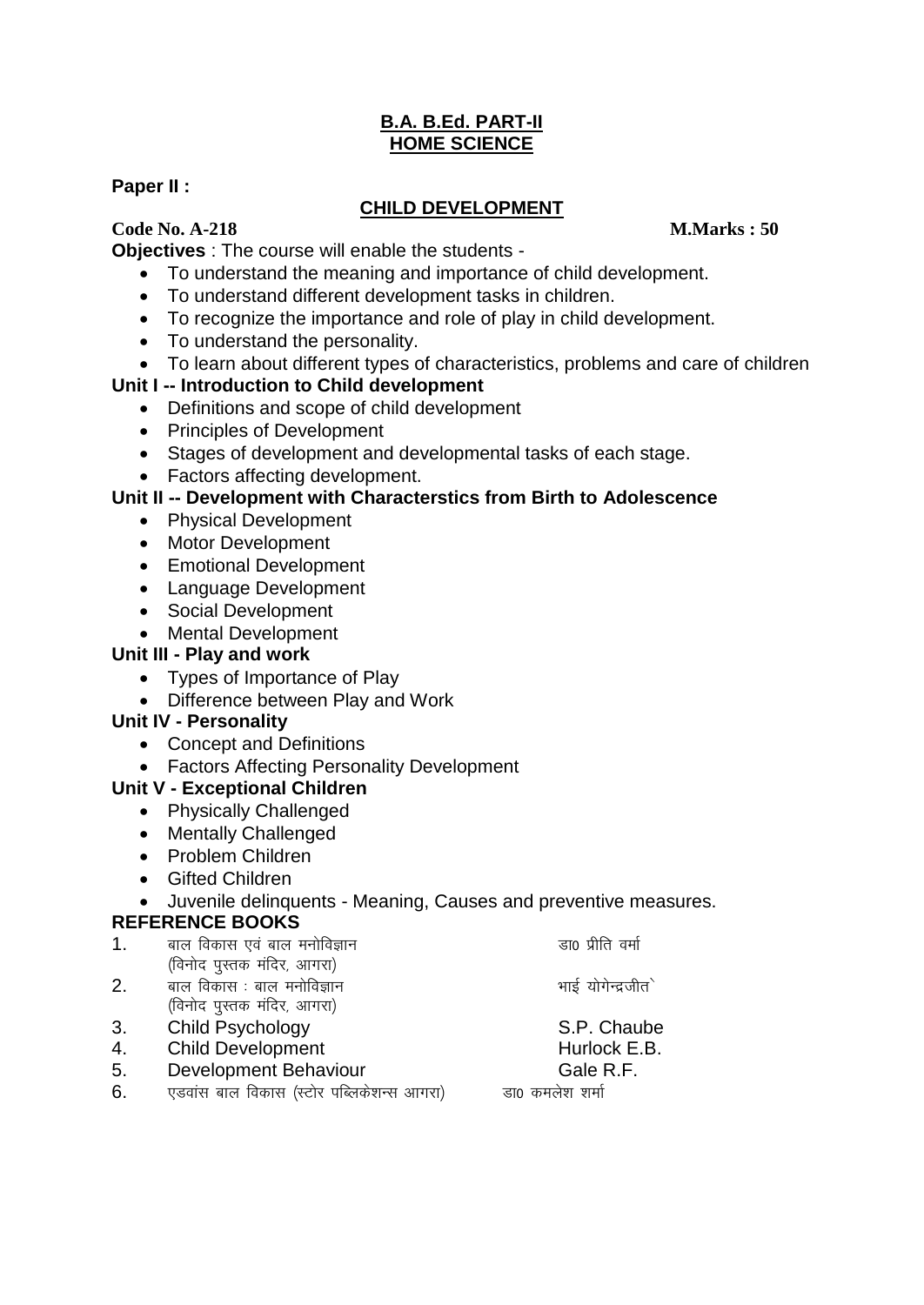#### **B.A. B.Ed. IInd Year Paper - III (B.Ed.) PAPER III - TEACHER IN EMERGING INDIAN SOCIETY**  (Code -E-219)

#### **COURSE OBJECTIVES**

To enable the students - teacher understand :

- 1. about the relationship between Philosophy and Education and implications of philosophy on education.
- 2. the importance and role of education in teh progress of Indian society.
- 3. the contribution of great educators to the filed of education.
- 4. the need to study education in a sociological perspective. Teh process of social change and socialization to promote the development of a sense of commitment to teaching profession ands social welfare.
- 5. their role in the creation of a new social order in the country and learn about various social welfare opportunities in which they can participate helpfully.
- 6. the means and measures towards the promotion of National integration and protection of human rights.

#### **COURSE CONTENTS**

It consists of units, each unit attempting to realize one objective.

#### **UNIT - I**

- Education : nature and meaning - its objective in relation to the time and place.
- Education in the western context : with specific reference to Rousseau, Pestalozzi, Dewey, Russell, their impact on educational thought and class room practices, in term of progress trends in education.
- Indian thought and its contribution to educational practices.

#### **UNIT - II**

- Philosophy and education : significance of studying philosophy in understanding educational practices and problem.
- Major philosophical systems their salient features and their impact on education.
	- a. Realism with reference to Aristotle and Jainism
	- b. naturalism with reference to the views of Rousseau and Rabindra Nath Tagore
	- c. Idealism with reference to Plato, Socretes and Advaita Philosophy.
	- d. Pragmatism with reference to Dewey "Instrumentation and Experimentalism"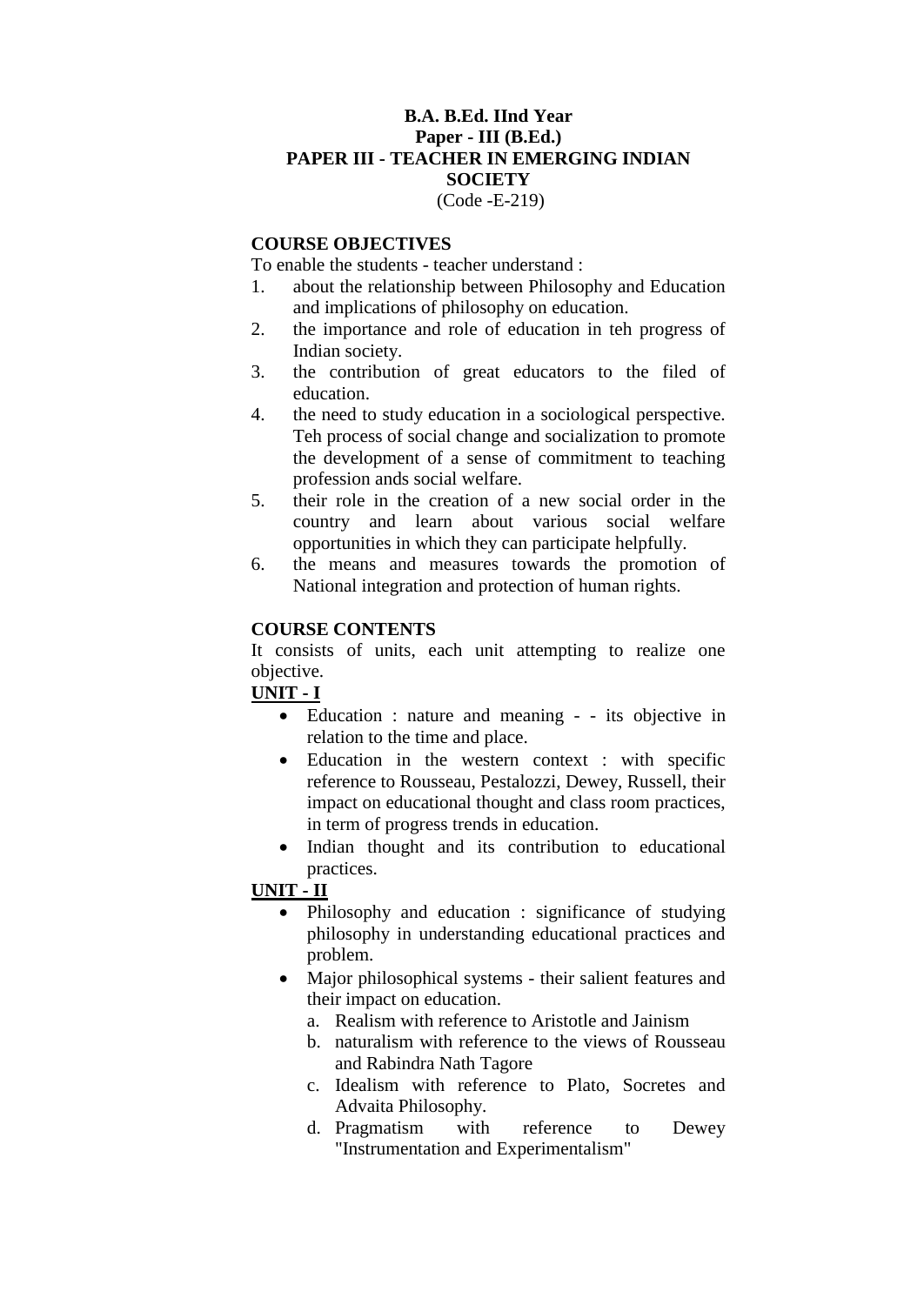# **UNIT - III**

- Educational thinkers and their contribution in developing principles of education.
- M.K. Gandhi : Basic tenets of Basic education.
- Swami Vivekananda : Man making education
- Sri Aurobindo : Integral education, its basic premises, stages of development.
- Froebel : The play way method.
- Montessori Teh didactic apparatus.

# **UNIT - IV**

• Knowledge about the directive principles in Indian Constitution, various articles mentioned in the constitution that are related to education meaning of secularism, social goals, democracy and socialistic pattern of society, meaning of the term "National integration and Emotional Integration", factors contributing for achieve them.

# **UNIT - V**

• Sociological basis of education, education as an agent of social change, education as a means of National Welfare through the immediate welfare of the society, education and human resource development.

# **UNIT - VI**

• Meaning of National integration and its need, role of teachr and educational institution in achiving National Integration through democratic interaction, explanation of cultural heritage, contributions of different religions (Hinduism, Buddhism,Sikhism, Islam, Christianity and Jainism) for the same cause and human upliftment, equal communication, philosophy of celebration of Indian festivals.

## **UNIT - VII**

 Meaning of a new social order, eradication of illiteracy, objectives of NAEP, provisions made and channels started for educating socially, culturally and economically deprived, State's new programes and Nation's programmes like NCC, NSS, etc.

# *Recomended Books :*

1. Education in Emerging Indian Society : N.R. Sawarup Saxena

 $2.$  व्हियमान भारतीय समाज में शिक्षा0 :एन.आर. स्वरूप सक्सेना व शिखा चतर्वेदी

3- mnh;eku Hkkjrh; lekt esa f'k{kd % Mk0 jke'kdy ik.Ms;

4. Teacher in Developing India : Dr. Ram Shakal Pandey

5. विदीयमान भारतीय समाज में शिक्षा कार मिरीश पचौरी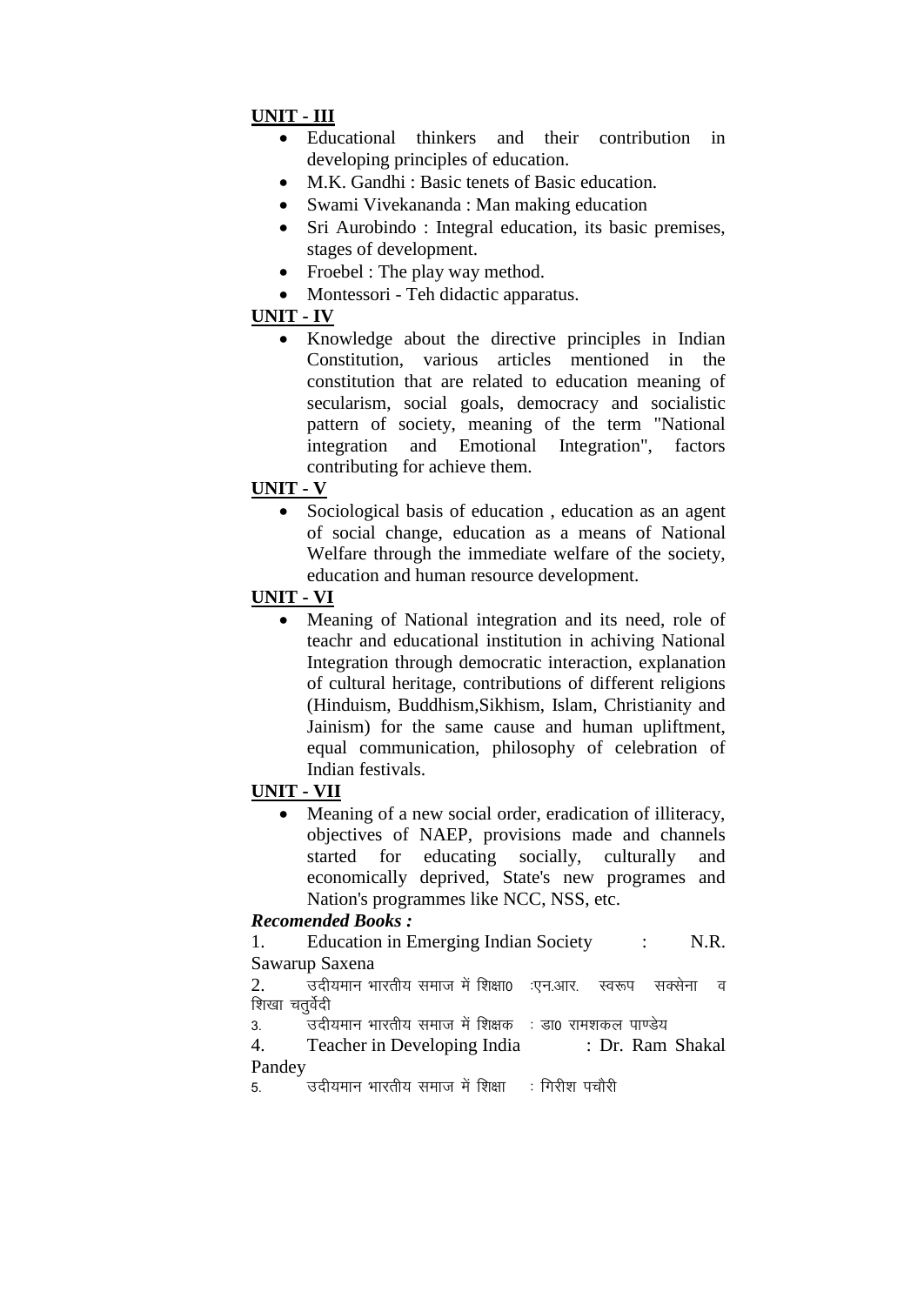#### **B.A. B.Ed. IInd Year Paper - IV (B.Ed.) PAPER -IV : DEVELOPMENT OF EDUCATIONAL SYSTEM IN INDIA**  (Code -E-220)

### **COURSE OBJECTIVES**

To enable student teacher to :

- 1. understand that development of education is influenced by socio-political forces of the time.
- 2. acquire knowledge of characteristics features of ancient, medieval and British system of education in India and or their strengths and limitations.
- 3. understand the contribution of various major committee and commissions on education set up from time to time.
- 4. appreciate the development in Indian education the post independence era.

#### **COURSE CONTENTS**

#### **UNIT - I**

 Educatuion in India during (a) Vedic, (b) Buddhist and (c) Medieval periods./

## **UNIT - II**

- Macaulay's minutes and Bentinck's resolution of 1835, Adam's report and its recommendations.
- Wood's Dispatch 1854.
- Lord Curzon's educational policy, Growth of national consciousness, National education movement.

# **UNIT - III**

- Recommendations of Indian Education Commission 1882, its infleunce on teh subsequent development of education.
- Essential features of Sadler Commission Report 1917.
- Wardha scheme of education 1937.

## **UNIT - IV**

- University Educatuion Commission (1948-49).
- Secondary Education Commission (1952-53).
- Indian Education Commission (1964-66).
- National Policy of Education (1986).
- Revised National Policy 1986 with modification made in 1992.

#### **UNIT - V**

# **Development of teacher education in India**

- Objectives
- Problems of teacher education in India.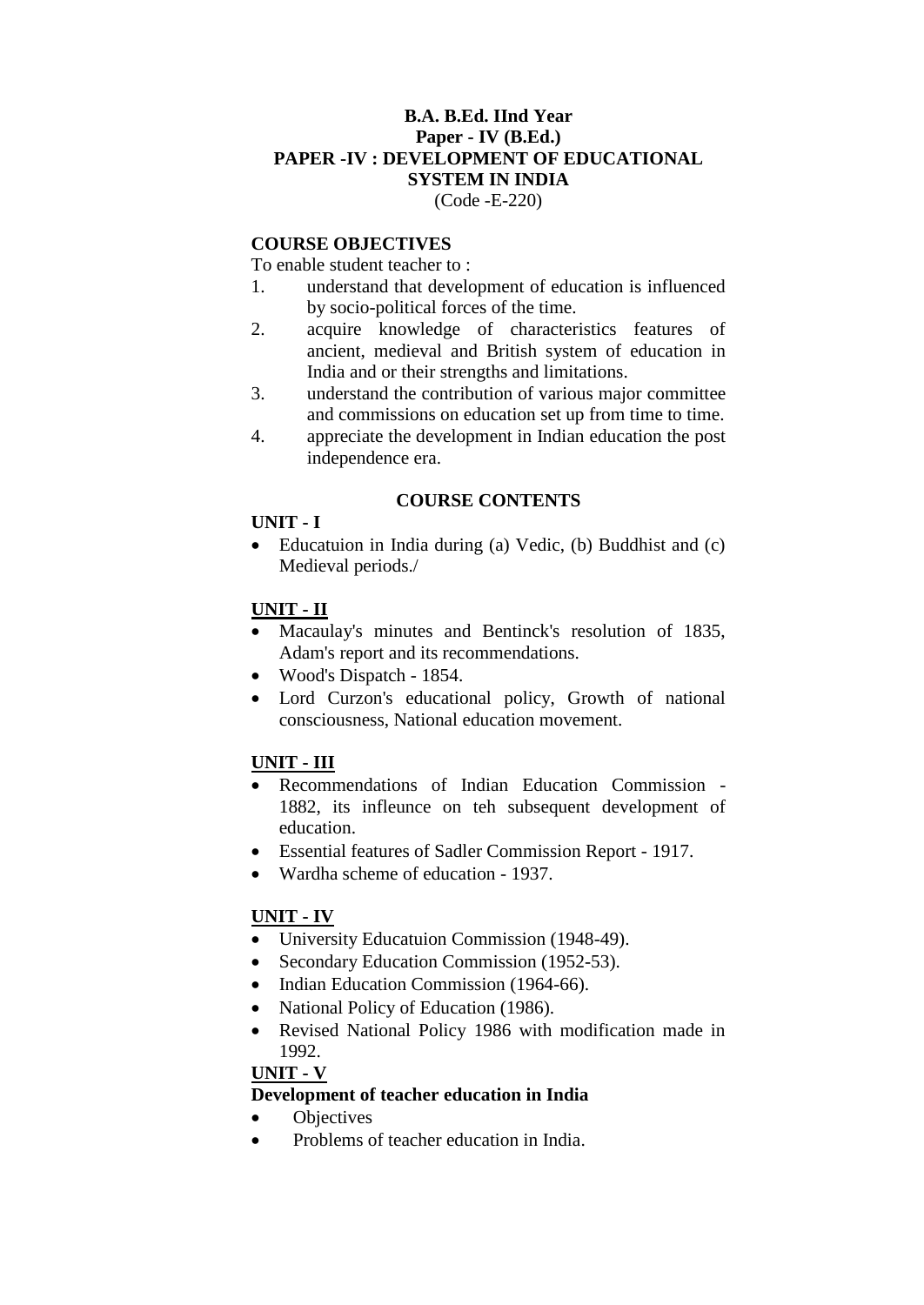• Role and functions of N.C.T.E.

- **UNIT - VI**  • Primary education and its major problems (Universalization, wastage and stagnation).
- Secondary education and its major problems (Expansion and vocalionalization).
- Higher education and its major problems (Autonomy and privatization)

# *Recomended Books :*

1. Modern Indian Education and : Suresh Bhatnagar &

its problems

| 2. | भारत शिक्षा का विकास                      | : सुरेश भटनागर          |
|----|-------------------------------------------|-------------------------|
| 3. | भारतीय शिक्षा का परिदृश्य                 | . डॉ. गुरसरन दास त्यागी |
|    | Development of Indian system              | : Dr.R.S. Pandey        |
|    | <b>System of Educatuion</b>               |                         |
| 5. | भारतीय शिक्षा उसकी समस्यायें प्रवृत्तियां | : डॉ. अखिलेश चौबे       |
|    | और नवाचार                                 |                         |
| 6. | भारतीय शिक्षा का इतिहास व                 | : रंगत बिहारी लाल       |
|    |                                           |                         |
|    |                                           |                         |